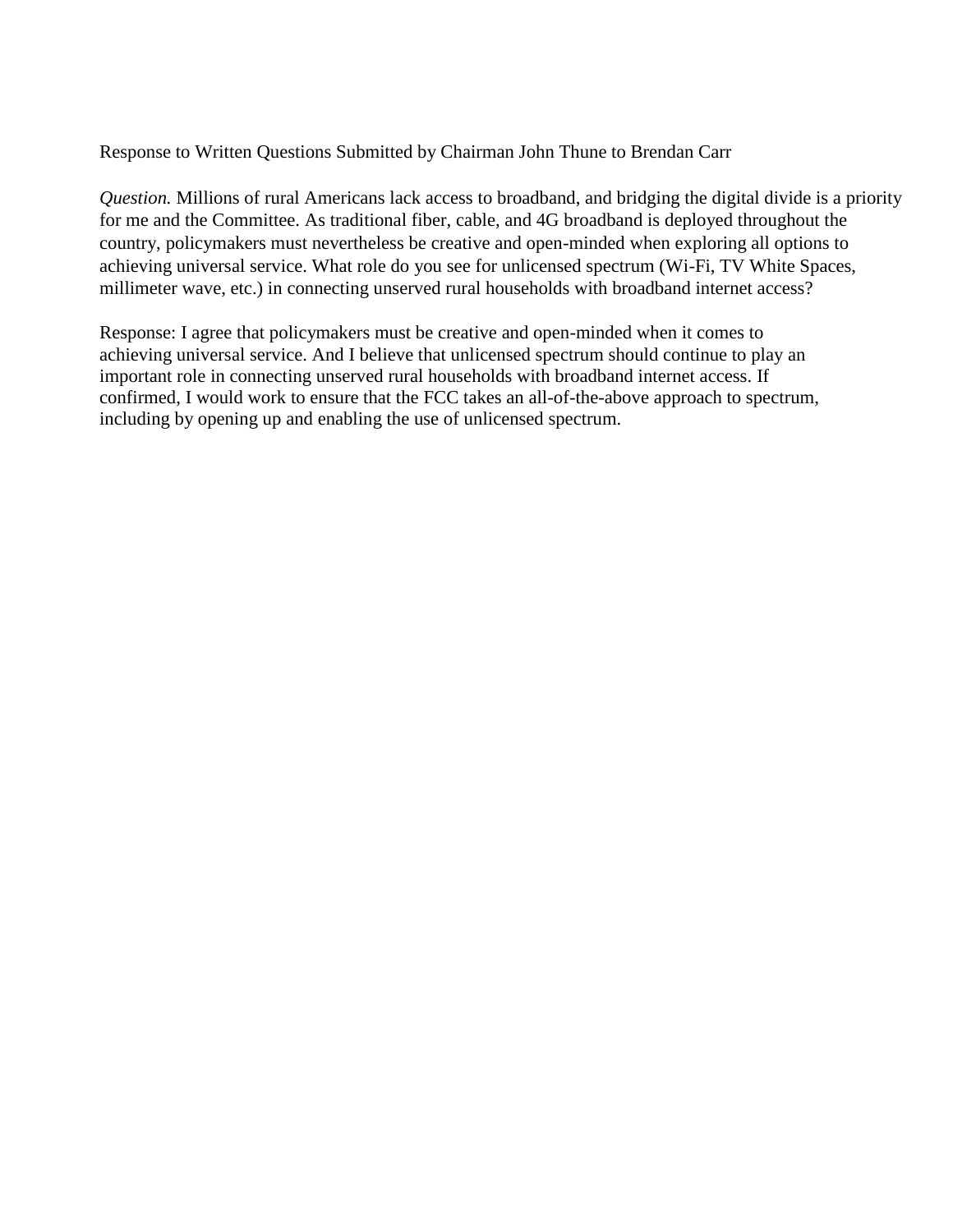Response to Written Questions Submitted by Honorable Ted Cruz to Brendan Carr

Federal Spectrum

FCC Commissioner Michael O'Rielly stated in a 2015 blog post that, "By some accounts, the Federal government currently occupies- either exclusively or on a primary basis- between 60 and 70 percent of all spectrum in the commercially most valuable range between 225 megahertz and 3.7 gigahertz, which comes to approximately 2,417 megahertz."

*Question 1.* What steps can this Committee take to incentive federal users, especially the Department of Defense, to make more spectrum available for commercial use? Should Congress consider allowing federal agencies to keep more of the proceeds from FCC incentive auctions?

Response. There are a number of steps the Committee could take to incentivize federal users to make more spectrum available for commercial use, while also ensuring that those users can continue to carry out their important missions. I will highlight three steps here.

First, the Committee could facilitate, or consider legislation that would require, the consolidation of various federal use cases. Federal radar systems may be one example. Federal users are known to operate separate systems pursuant to separate spectrum allocations that perform identical or similar functions. So it is worth exploring opportunities to consolidate those systems and spectrum allocations, which could create efficiencies, ensure that federal users can continue to carry out their missions, and free up additional spectrum for commercial use.

Second, the Committee could convene stakeholder meetings to help identify candidate bands and map out the timeline and process for freeing those bands up for commercial use, while continuing to protect the interests of federal users.

Third, the Committee could consider legislation that would require federal users to free up a certain amount of spectrum (or specific spectrum bands) by a date certain, while ensuring that adequate spectrum resources remain available to federal users to carry out their missions.

With respect to the second part of the question, I defer to Congress' ultimate judgment on this issue, but I do believe that Congress should consider allowing federal agencies to keep some portion of the proceeds of an FCC auction of federal spectrum as a means of incentivizing incumbents to free up spectrum.

On the flip side, a slightly different approach to incentivizing the relinquishment of underutilized federal spectrum would be the enactment of spectrum fees. Brent Skorup at the Mercatus Center has written that, "Some countries have applied spectrum fees to government users, which generally attempt to approximate the opportunity cost of the spectrum so that users internalize the social value of the spectrum they occupy. If the opportunity cost fees are high, a user will be induced to use less spectrum to reduce its fees or leave the space completely and sell the cleared spectrum for higher-valued uses."

*Question 2.* Should Congress implement a spectrum fee to incentive federal users to consider relinquishing underutilized spectrum?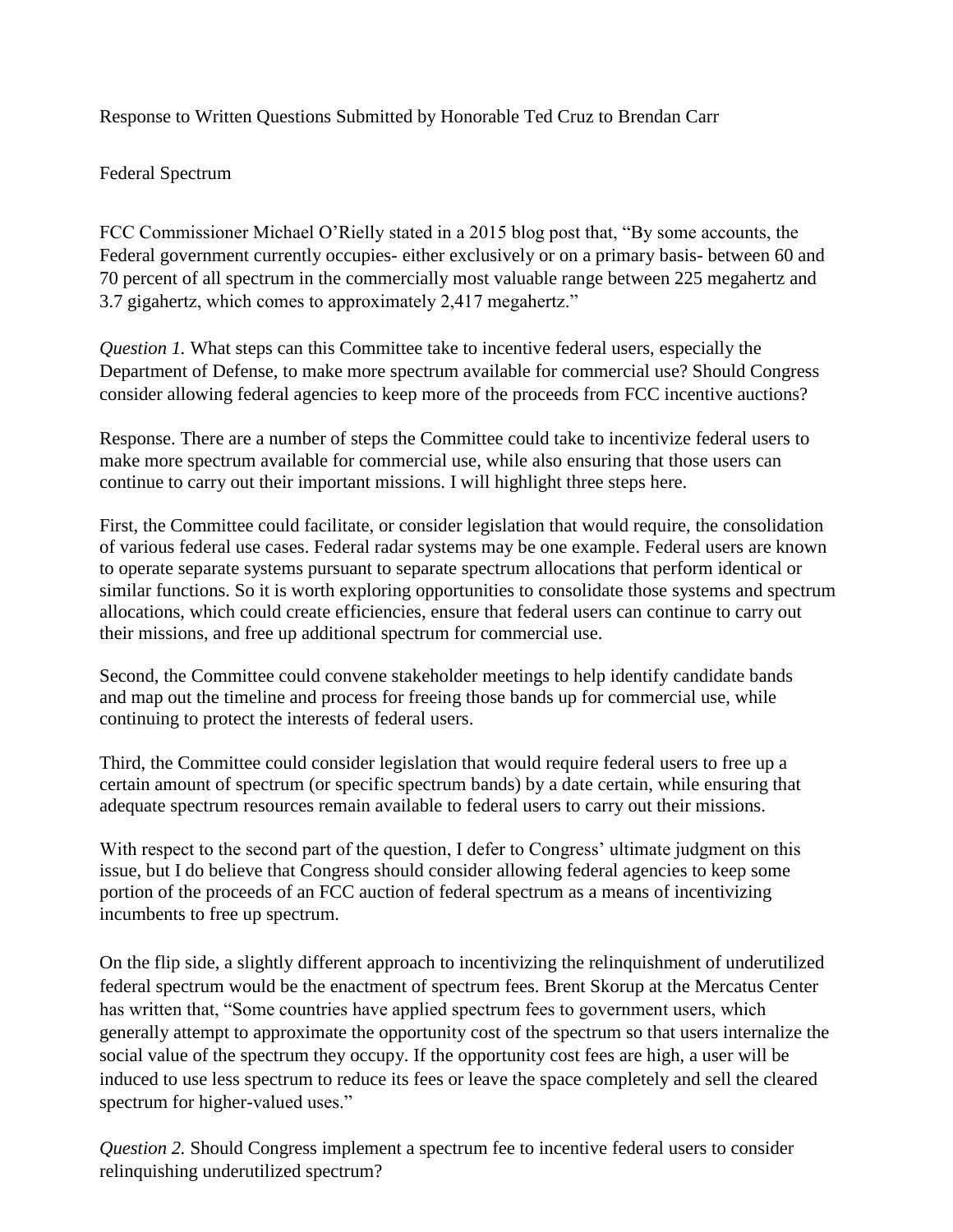Response. While I defer to Congress' ultimate judgment on whether to implement spectrum fees, I believe that this type of incentive system certainly merits consideration.

5G Wireless Technology Deployment

We are on the cusp of the wireless industry introducing the next generation of technology – 5G. That upgrade to our existing networks is expected to bring us higher data speeds, lower latency, and the ability to support breakthrough innovations in transportation, healthcare, energy and other sectors. And as recent studies have shown, 5G is expected to provide significant benefits to state and local governments, allowing them to become smart cities. However, those networks will also require many more antenna sites than we have today – they will increasingly rely on small cell technologies. To recognize these benefits, a study performed by Deloitte shows that several steps are necessary to remove impediments to antenna siting. Texas is leading the way, as evidenced by recent legislation (Texas Senate Bill 1004) signed into law just last month that streamlines the deployment of next-generation 5G networks. It's also my understanding that the Commission has initiated a proceeding designed to evaluate whether some of those obstacles can be removed.

*Question 3.* Do you support the Commission's efforts in this area? Do you think that the Commission's proposals are achievable, particularly considering state and local government interests in this area?

Response. As your question indicates, 5G is expected to support breakthrough innovations. In doing so, it can create jobs, spur investment, and grow the economy for the benefit of all Americans. 5G deployments may look very different than traditional 4G deployments, as your question notes, and this is due in part to the fact that 5G deployments should involve a significantly greater number of small cells.

In April 2017, the FCC released a Notice of Proposed Rulemaking and Notice of Inquiry that seeks public comment on a number of ways that the FCC could help streamline the deployment of 5G and other wireless technologies. While I have an open mind about the FCC's proceeding, I support the Commission's effort to seek comment on these issues, and I believe that the agency can achieve results consistent with the long-standing and important role that state and local governments play in this area. Indeed, as your question notes, many state and local governments are adopting ordinances that are designed to promote 5G and small cell deployments.

## FCC Priorities

*Question 4.* My top priority is regulatory reform. Please identify three meaningful regulations that you are interested in repealing during your tenure at the FCC.

Response. I agree with you on the importance and need for regulatory reform. If confirmed, I would work to repeal FCC regulations that are unnecessarily limiting innovation, investment, and deployment.

First, the FCC must take action to ensure that federal regulations are not needlessly deterring the deployment of wireless infrastructure, including infrastructure that can be used for 5G. In particular, the FCC has asked for public comment on whether it should eliminate federal rules that could be slowing down small cell deployments. I support that inquiry. If confirmed, I would welcome the opportunity to examine the record and eliminate any federal regulations that are only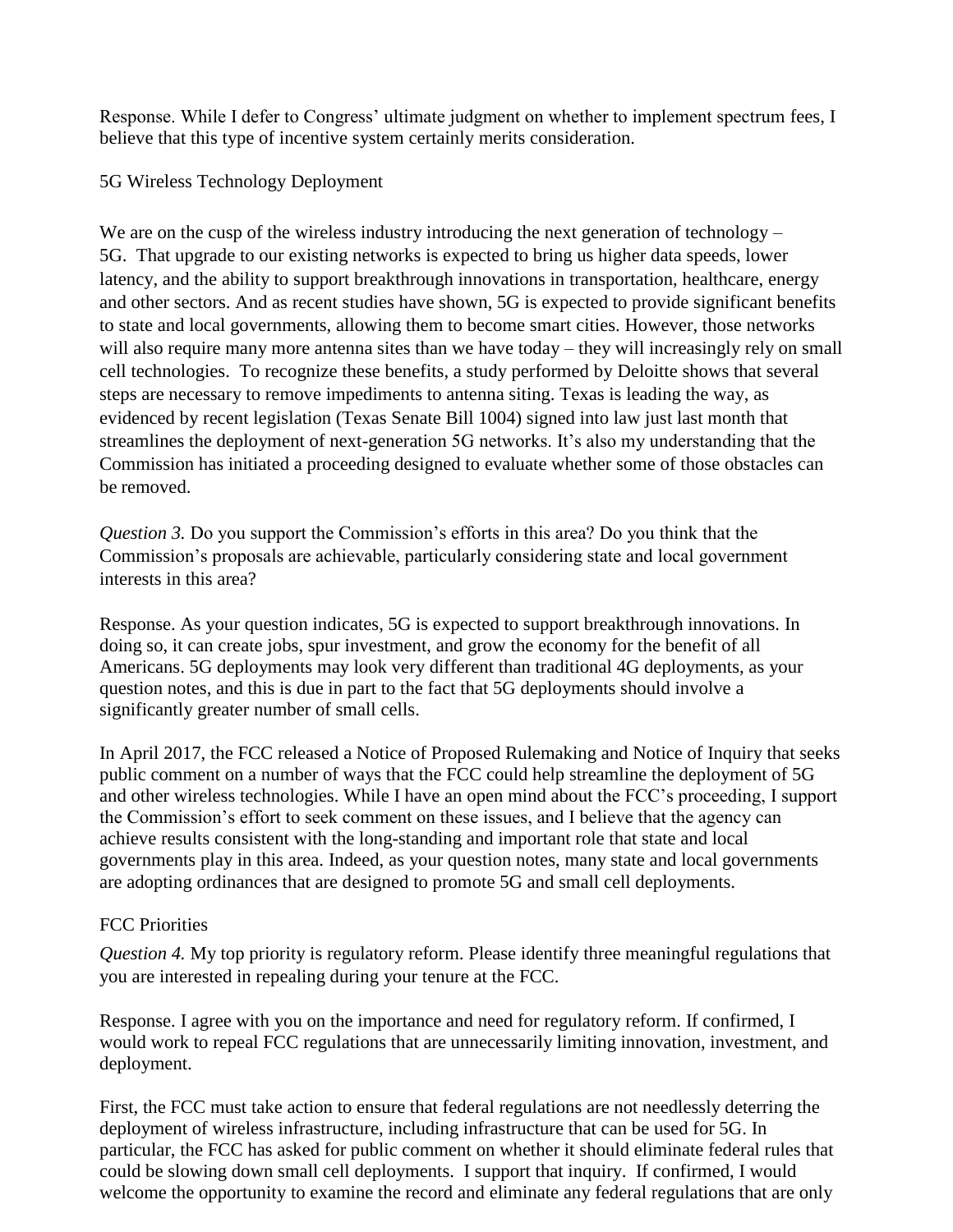serving to slow the deployment of innovative and advanced wireless technologies.

Second, the FCC has opened a proceeding that aims to identify and eliminate rules that might be slowing the deployment of wireline infrastructure. In particular, the FCC's proceeding asks about eliminating requirements in Part 51 of the FCC's rules. Stakeholders have argued that these requirements are needlessly increasing the costs of deploying next-generation networks and slowing the roll out of new wireline services. If confirmed, I would welcome the opportunity to examine these requirements and eliminate any unnecessary ones.

Third, the FCC's Part 22 rules contain paperwork requirements that apply solely to one set of wireless licensees. Commenters have argued that these requirements impose burdensome and outdated regulations that are ripe for elimination. If confirmed, I would welcome the chance to examine the record and determine whether any such rules can be repealed.

## ICANN

*Question 5.* Last year the previous administration allowed the Federal Government's contract with ICANN to expire. Do you think that was a wise and prudent decision?

Response:No, I do not think it was a wise and prudent decision.

*Question 6.* Microsoft and Facebook and YouTube, which is owned by Google, all of whom supported President Obama's Internet transition, have signed a code of conduct with the European Union to remove so-called hate speech from European countries in less than 24 hours. Do you think these global technology companies have a good record of protecting free speech? And what can be done to protect the First Amendment rights of American citizens?

Response. The First Amendment operates to prevent the government from abridging the freedom of speech, and Supreme Court case law is clear that there is no exception for so-called hate speech. The First Amendment thus embodies the idea that we should respond with more speech—not less and certainly not government censorship—when confronted with disfavored speech that is protected by the Constitution. To the extent companies are cooperating with governmental bodies to censor disfavored speech under a claim of removing so-called hate speech, then that activity is not consistent with those First Amendment principles. To protect the First Amendment rights of American citizens, it is important that the government not engage in censoring protected speech. I am committed to upholding and protecting the First Amendment rights of all Americans.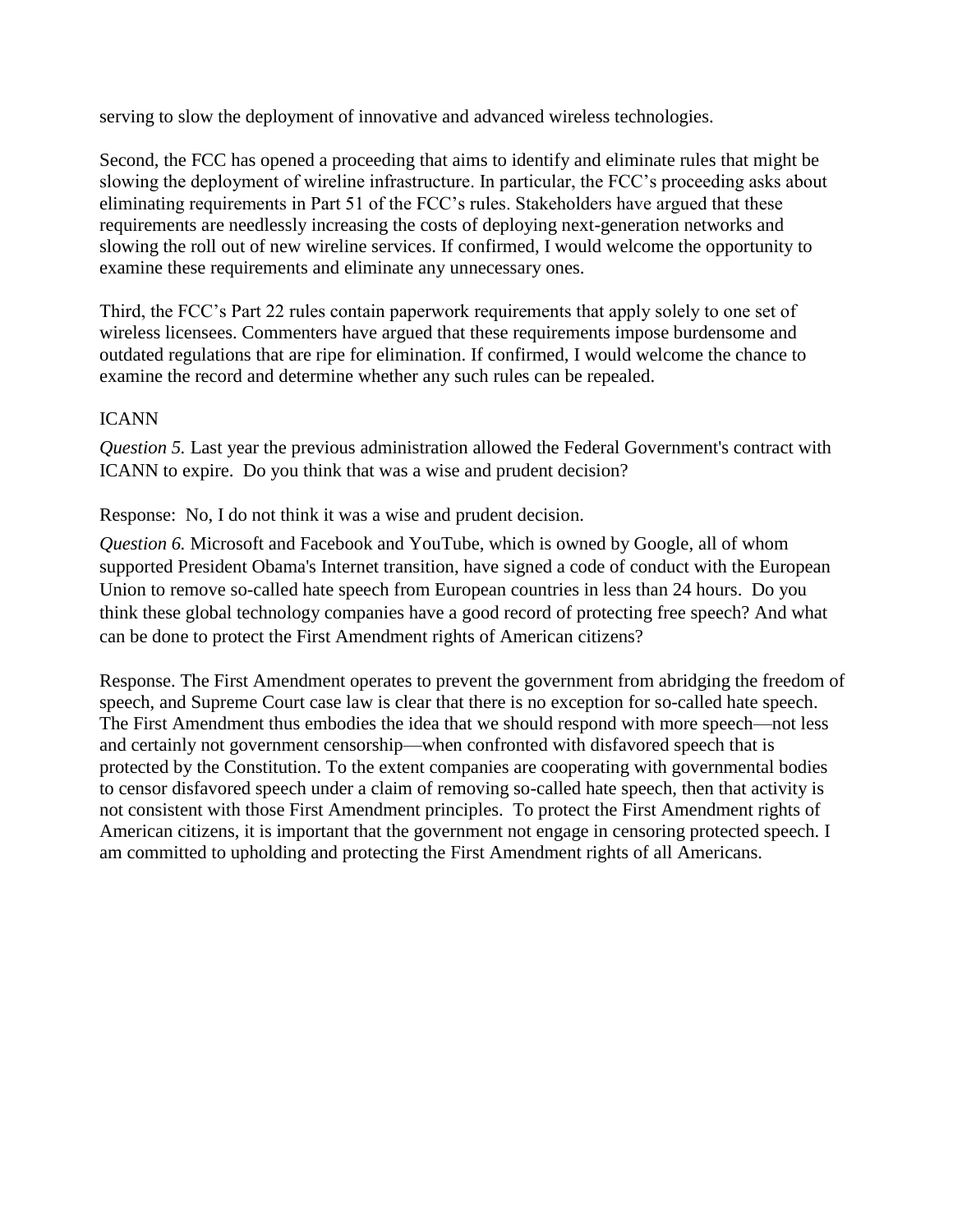Response to Written Questions Submitted by Honorable Dan Sullivan to Brendan Carr

I want to thank you and the current FCC Commissioners for working with my staff to help alleviate some of the burden that the reduction in reimbursement from the Rural Health Care program placed on Alaskan health care providers.

In my state, the price of telecommunications services is so expensive that many rural health care providers cannot afford them without support from the Rural Health Care program. Telemedicine services in Alaska are essential for many of our villages, and they are only possible if a health facility has connectivity.

In enacting the Telecommunications Act of 1996, Congress specifically directed the FCC to ensure that rural health care providers have access to telecommunications services at rates that are reasonably comparable to those for similar services in urban areas of the State. As you are aware, for the first time the demand for funding from the Rural Health Care program exceeded the \$400 million cap.

*Question 1.* Will you work to ensure the sustainability of the Rural Health Care Program as the FCC moves forward to review further reforms to universal service programs?

Response. As your question indicates, the Rural Health Care program serves important purposes, particularly in Alaska where the state's size, remote areas, and varied terrain can translate into high costs of service, including for healthcare- related communications services. The Rural Health Care program helps reduce the cost of those services. If confirmed, I would look forward to working with my colleagues to ensure the sustainability of the Rural Health Care program.

*Question 2.* If confirmed, what steps would you take to address this funding issue?

Response.If confirmed, I would look forward to working with all stakeholders to help ensure the Rural Health Care program continues to perform its important purposes. I can assure you that I would approach the issue of funding with an open mind.

*Question 3.* Will you consider beginning a rulemaking proceeding to evaluate the changes necessary to ensure that the program budget is sufficient to fulfill the purposes of the program?

Response. If confirmed to serve as a Commissioner, I would not set the agenda at the agency meaning, I would not have the authority to begin a rulemaking proceeding by circulating a Notice of Proposed Rulemaking. Only the FCC's Chairman can circulate items for the Commission's consideration. However, if confirmed, I would welcome the opportunity to work with my colleagues to ensure that the program's budget is sufficient to fulfill the purposes it serves.

Mr. Carr, you seem to have extensive knowledge of the FCC and an idea of what you hope to focus on if confirmed. I agree with you that the technology and communications space will significantly help grow the economy, and working to grow the economy is an issue I am very focused on in Congress.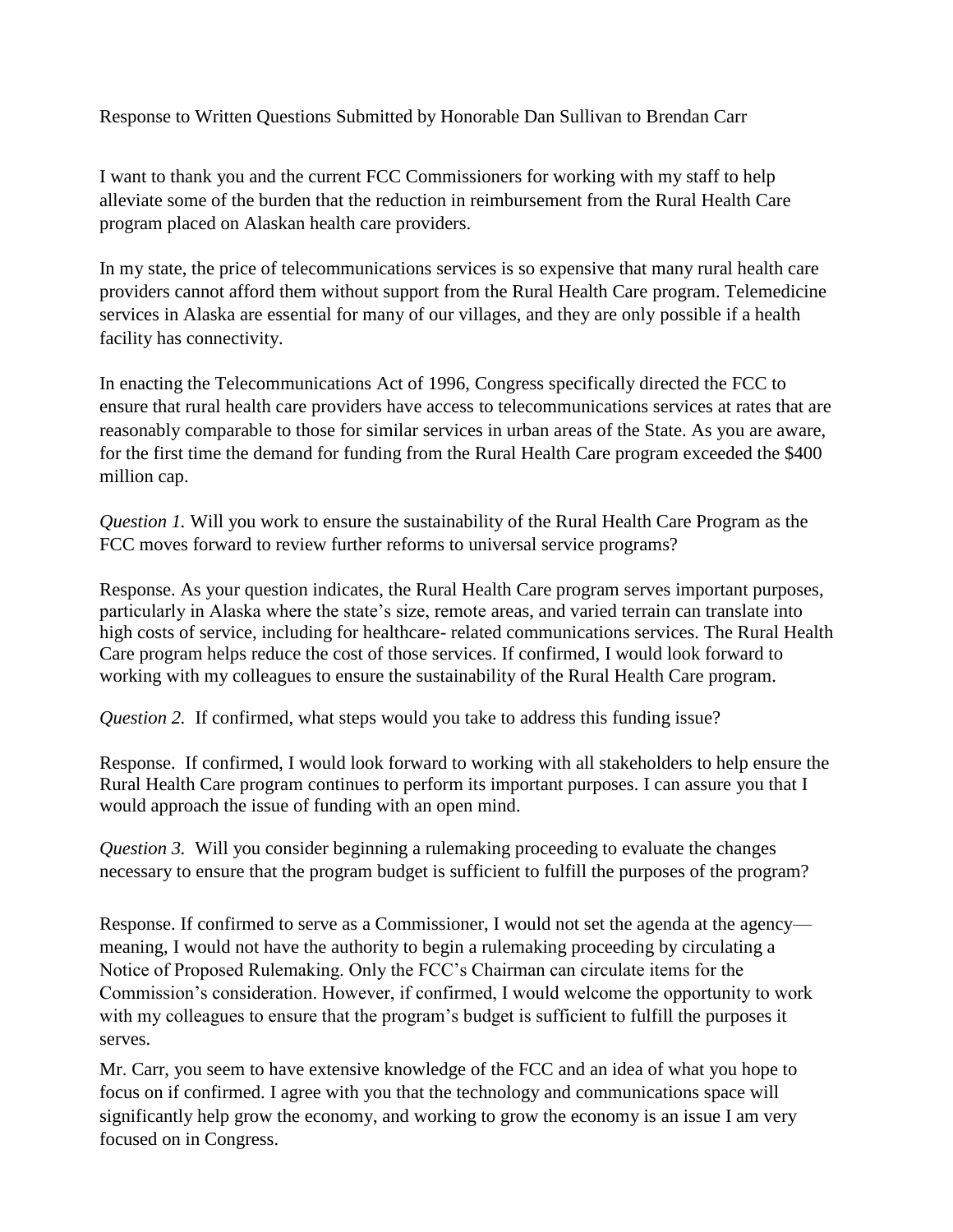In Alaska, many places do not have any connectivity, and those same places many times are not connected by road. It is costly to deploy telecommunications infrastructure, and while these communities are extremely innovative, a lack of connectivity is a hindrance in growing their businesses and increasing their economic activity.

The carriers in my state are doing great work to bring telecommunications to communities that don't have it, as well has to upgrade existing networks to increase speeds to their urban counterparts. Much of this is due to the great dialogue that has occurred between the FCC, Alaskan carriers, and our Alaska delegation.

*Question 4.* Will you work with my office to continue exploring ways to improve broadband access in Alaska?

Response. Yes, I would welcome the chance to work with your office on ways to improve broadband access in Alaska.

It is my understanding that environmental assessments (EAs), when required under the FCC's rules, are currently not subject to any processing timelines or dispute resolution procedures. As a result, environmental assessments for new facilities can languish for an extended period of time sometimes years. This is an unfortunate barrier to feeding our nation's hunger for expanded wireless broadband.

Given my seat on this committee and on EPW, I have a particular interest in finding ways to streamline these procedures.

*Question 5.* Will you commit to finding ways to streamline the FCC's review of environmental assessments, including through the adoption of "shot clocks" to resolve environmental delays and disputes, in addition to working on additional infrastructure reforms?

Response. Yes, I am committed to identifying ways to streamline these procedures and working on additional infrastructure reforms. I would welcome the chance to work with your office on these issues.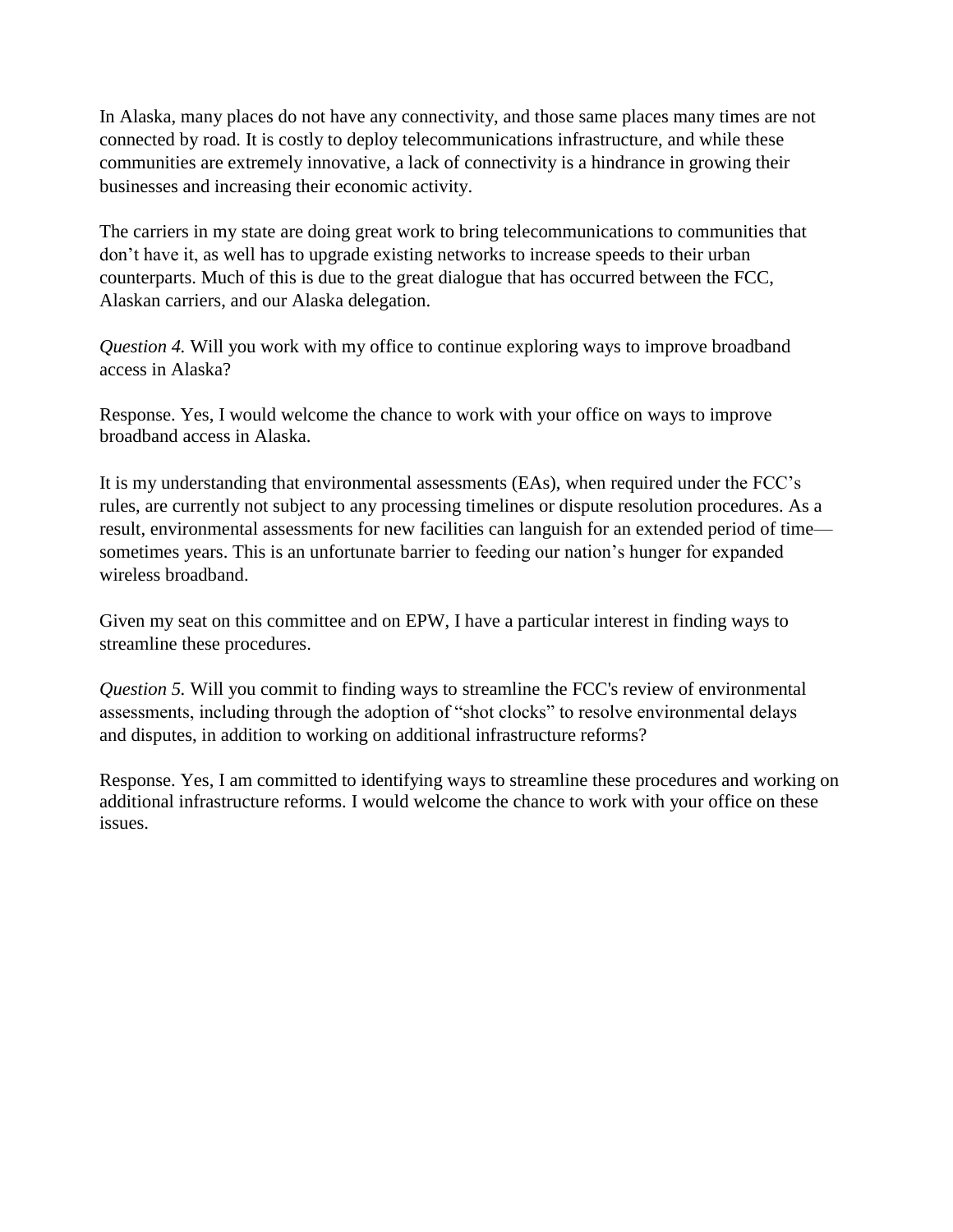## Response to Written Questions Submitted by Honorable Mike Lee for Brendan Carr

*Question 1.* My understanding is that as of today almost 200 carriers still receive over \$500 million annually in USF funds under the legacy high-cost support program in order to provide voice service in areas where multiple wireless carriers already offer mobile voice and broadband services without USF funding. Of this \$500 million, what percentage actually goes to an area where the USF funding recipient is the only wireless provider in that area?

Response.In 2011, the FCC established an annual budget for Mobility Fund Phase II (MF-II) of up to \$500 million for ongoing support for mobile services, with up to \$100 million reserved for support to Tribal lands. In the MF-II Order the FCC released in March 2017, the FCC stated that "a conservative estimate is that three-quarters of support currently distributed to mobile providers is being directed to areas where it is not needed. In other words, carriers are receiving approximately \$300 million or more each year in subsidies to provide service even though such subsidies are unnecessary and may deter investment by unsubsidized competitors from increasing competition in those areas."